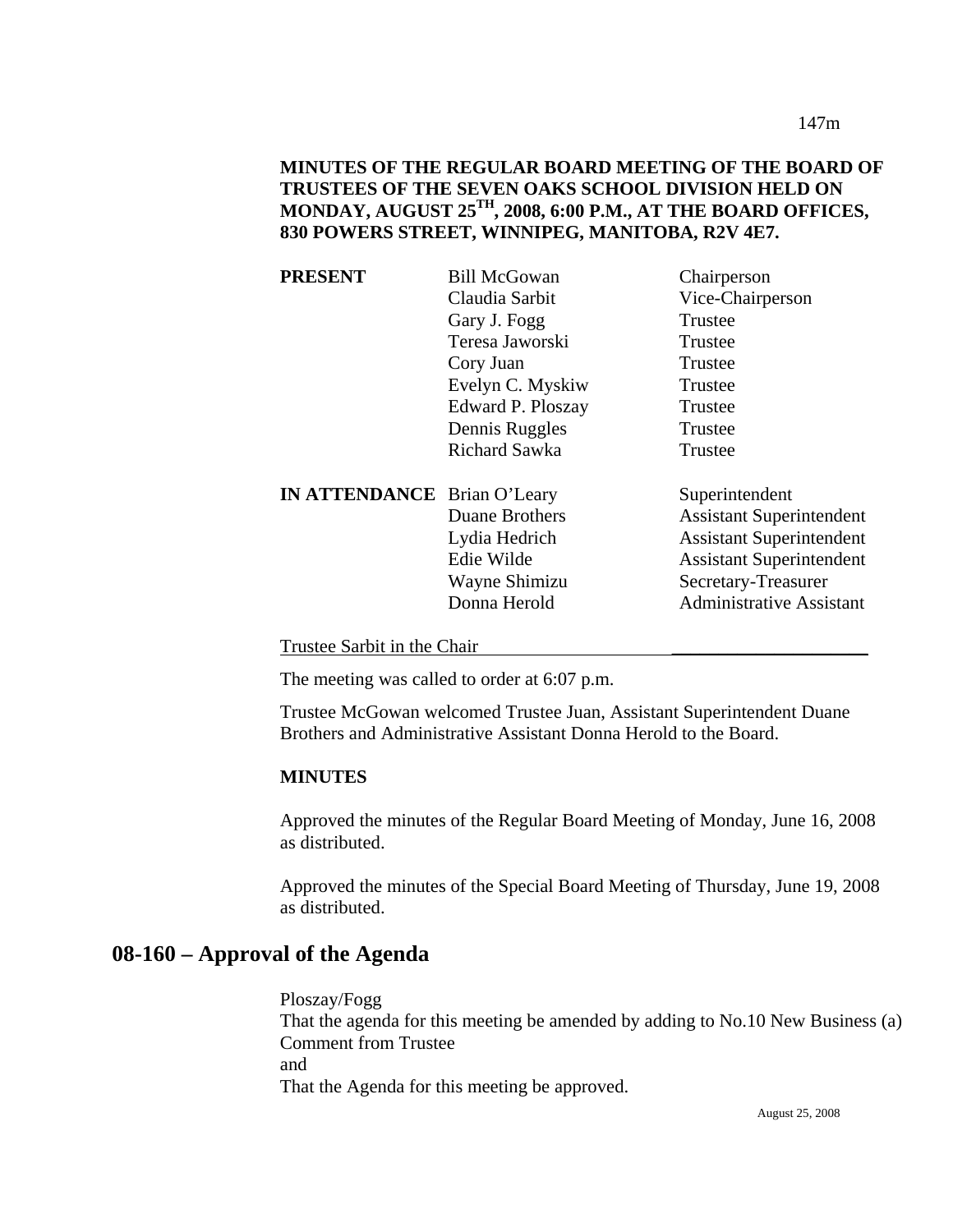## **COMMITTEE OF THE WHOLE**

## **08-161 – Moved into Committee of the Whole at 6:10 p.m.**

Myskiw/Ploszay That the Board move into Committee of the Whole.

### **COMMITTEE OF THE WHOLE**

**Carried**

#### Trustee Sarbit in the Chair.

#### **OFFICERS' REPORT**

There were no reports.

#### **SUPERINTENDENTS' PERSONNEL REPORT**

## **08-162 – Superintendents' Personnel Report**

Jaworski/Sawka That the Superintendents' Personnel Report be ratified. **Carried**

#### SPECIAL EDUCATION COORDINATOR APPOINTMENT

Carol Moar was appointed to the full time (1.00), two year term position of Special Education Coordinator effective September 2, 2008 to June 30, 2010.

#### TEACHER APPOINTMENTS

The following were appointed to Teacher General (permanent) teaching contracts effective September 2, 2008:

Sari Rosenberg (.50)

The following were appointed to Limited Teacher-General (term) contracts effective September 2, 2008 to June 30, 2009:

Elizabeth Armstrong (.50) Kimberly Greening (1.00) Michelle Broder (1.00) Nicole Jemielity (1.00) Vanessa Burridge (1.00) Janet Lee (.50) **SUPERINTENDENTS' PERSONNEL REPORT**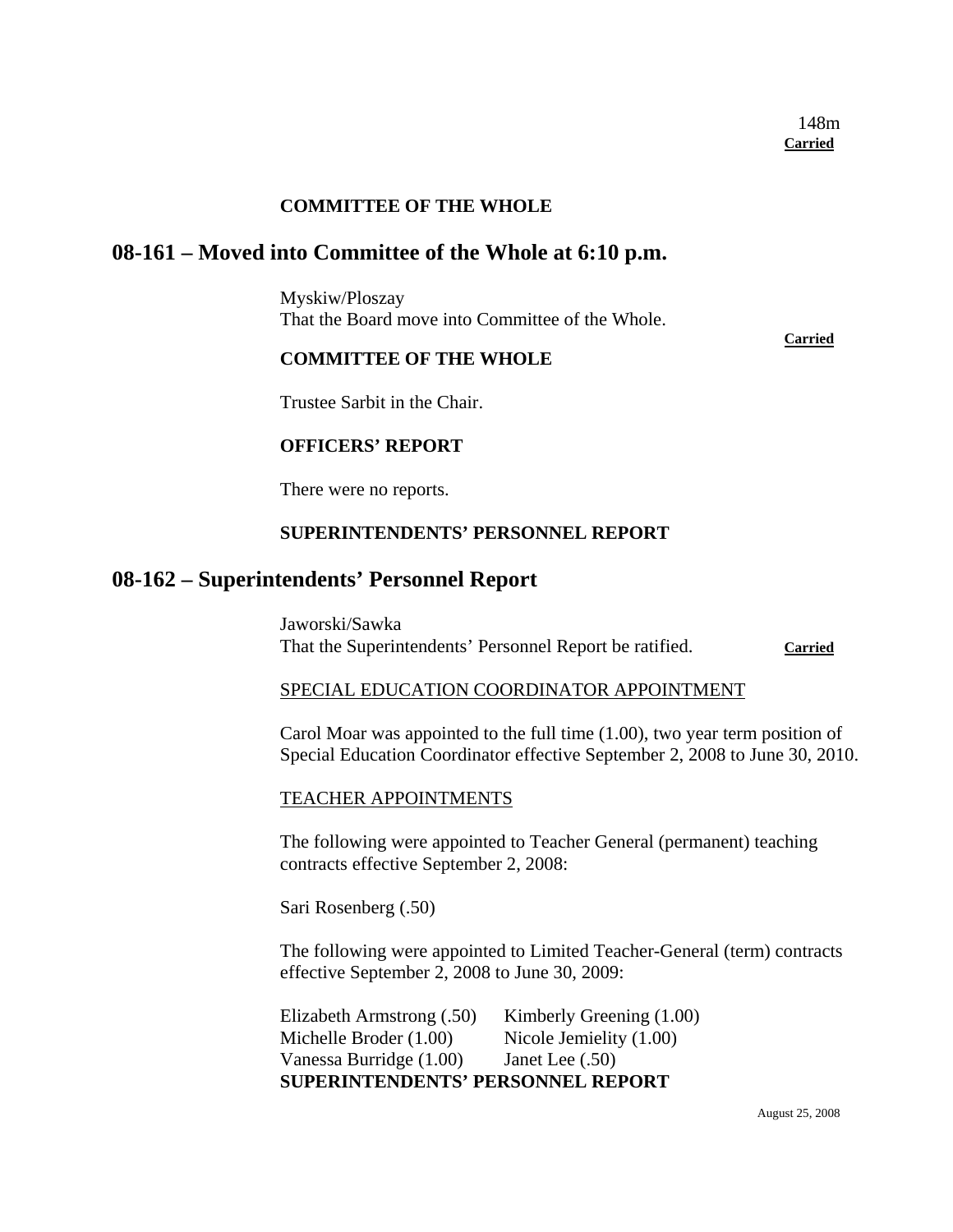Bev Eccles (.50) Jill Parent (.50) Sabrina Sheocharan (.50) Alison Wells (1.00) Jasmine Turka (1.00)

Jessica Dilts (.50) Kirsten Marquardson (1.00)

The following were appointed to Limited Teacher-General (term) contracts:

Jessica Diltz (.50), effective September 2, 2008 to December 31, 2008 Griselda Treminio (1.00), effective September 2, 2008 to January 31, 2009

### ADMINISTRATIVE ASSISTANT APPOINTMENT

Lucy Borges was appointed to the position of full time (1.00) Administrative Assistant to the Secretary-Treasurer effective July 28, 2008.

#### LIBRARY TECHNICIAN APPOINTMENT

Noelle Sampson was appointed to a part time (.40) Library Technician position effective July 2, 2008.

#### PARAPROFESSIONAL APPOINTMENT

Colleen Solinger was appointed to a part time (.50) paraprofessional position effective September 2, 2008.

#### CUSTODIAN APPOINTMENT

The following were appointed to full time (8 hours per day) on supply custodian positions:

Russ Jackson, effective July 21, 2008 Glen Thomas, effective July 2, 2008

#### TEACHER LEAVES OF ABSENCE

The following were granted leaves of absence, without pay, effective the 2008- 2009 school year:

Thomas (Joe) Davis (.25) Mia Hoorman (.70) Colleen Herosian (1.00)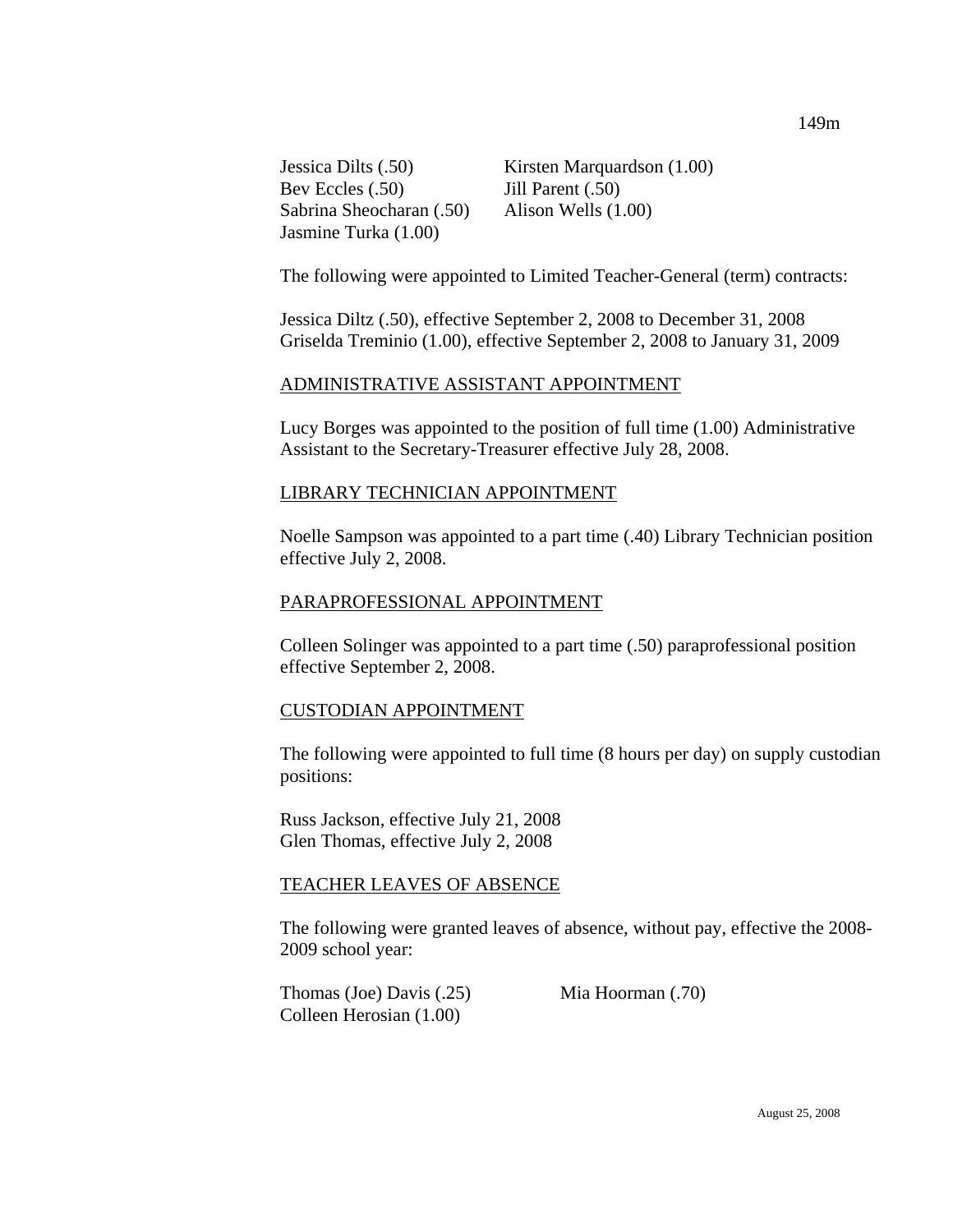#### **SUPERINTENDENTS' PERSONNEL REPORT**

#### PARAPROFESSIONAL LEAVES OF ABSENCE

The following paraprofessionals were granted leaves of absence, without pay, effective the 2008-2009 school year:

Alicia MacFalane (.50) Daniel Vicente (1.00) Ron Vadnais (1.00)

#### TEACHER RETIREMENT

Carol Mowat gave notice of intent to retire from her teaching position effective June 30, 2008.

#### TEACHER RESIGNATION

Robert Mauthe gave notice of resignation from his teaching position effective June 30, 2008.

### PARAPROFESSIONAL RESIGNATION

The following gave notice of intent to resign from their paraprofessional positions effective June 30, 2008:

Lorlynne Celones Brigitte Neufeld

#### SUPERINTENDENTS' PERSONNEL REPORT MOTIONS

The following Superintendents' Personnel Report motions were rescinded:

08-119 – appointing Alison Wells to a part time (.50) Limited Teacher-General (term) contract effective September 2, 2008.

08-107 – granting Mia Hoorman a full time (1.00) leave of absence, without pay, effective the 2008-2009 school year.

### **SUPERINTENDENTS' REPORT**

The following matters were received as information:

- − Bright Futures.
- − Personnel Matter.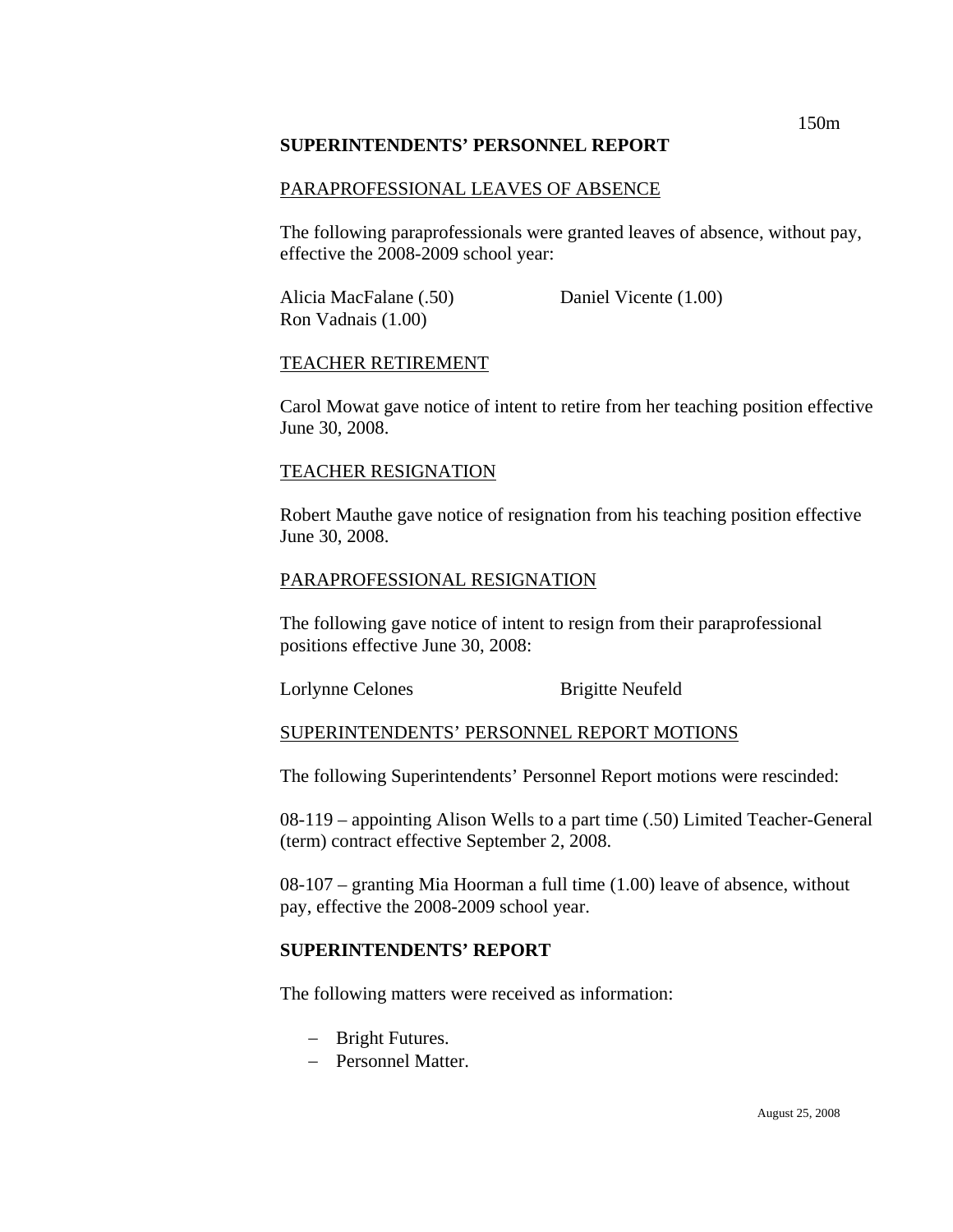#### **SUPERINTENDENTS' REPORT**

- − Student Matter.
- − Financial Update.

## **CORRESPONDENCE**

# **08-163 – Notice of Motion: Procedural By-Law No. 29-67**

#### Sarbit

At the Board's next Regular meeting, September 8, 2008 – By-Law No. 29-67 relating to governance of the proceedings of the Board of Trustees and the Committees thereof will be revised and recommended for adoption.

# **08-164 – Emergency Response Plan**

Myskiw/Jaworski

That the Seven Oaks School Division support the Rural Municipality of West St. Paul's and Middlechurch's Emergency Response Plan by providing resources such as the use of schools, buses, temporary shelter and other related equipment as may be required. **Carried** 

# **08-165 – Rescheduling of Regular Board Meeting Date**

Sawka/Fogg That the Regular Board meeting scheduled for Monday, February 9, 2009 at 6:00 p.m. be cancelled and reschedule for Monday, February 2, 2009 at 6:00 p.m. **Carried**

# **08-166 – Seven Oaks Adult Learning Centre 2008-2009 Funding Agreement**

Ruggles/Juan That the Board sign the 2008-2009 Funding Agreement with the Seven Oaks Adult Learning Centre. **Carried** 

# **08-167 – Manitoba Schools Insurance – July 1, 2008 Renewals**

Myskiw/Juan That the Board sign the following payments to renew the Manitoba Schools Insurance Policy Renewals: Manitoba Association of Schools Trustees - \$70,879.69, Hayhurst Elias Dudek Inc. (HED) \$101,853.00. **Carried**

# **08-168 – Lease Agreement: Seven Oaks School Division and Manitoba**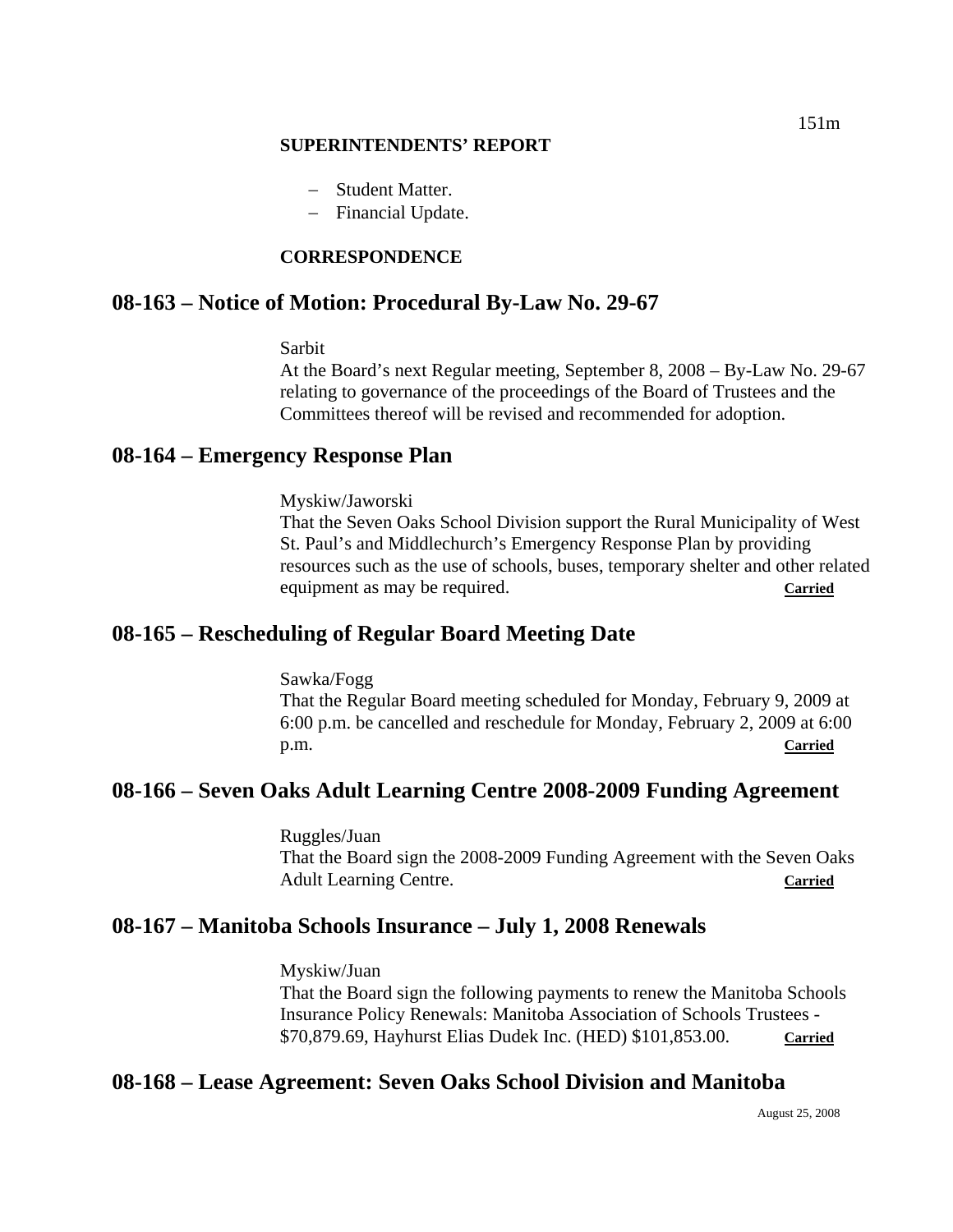# **Association of School Business Officials**

Ploszay/Fogg

That the Board agree to sign a Lease from September 1, 2008 until August 31, 2009 with Manitoba Association of School Business Officials for office space at Ben Zaidman Educational Resource Centre, 375 Jefferson Avenue at a rental fee of \$69.00 per month. **Carried**

**08-169 – Garden City Link Addition Capital Reserve Repurpose to Edmund Partridge Community School Renovation** 

Sarbit/Jaworski

That the Board direct Administration to write to The Public Schools Finance Board requesting approval to repurpose the \$1,000,000 capital reserve approved for the Garden City Link Addition for use for the Edmund Partridge Community School renovation. **Carried**

# **8-170 – Lease Agreement with Aleph Bet Child Life Enrichment Program – Margaret Park Satellite Site**

Ploszay/Sawka

That the Board agree to sign a Lease from September 2, 2008 until June 30, 2009 with Aleph Bet Child Life Enrichment Program – Margaret Park Satellite Site for day care space at Margaret Park School, 385 Cork Avenue at a rental fee of \$684.76 per month.

**Carried**

# **8-171 – Lease Agreement with Aleph Bet Child Life Enrichment Program – Forest Park Satellite Site**

Juan/Myskiw

That the Board agree to sign a Lease from September 2, 2008 until June 30, 2009 with Aleph Bet child Life Enrichment Program – Forest Park Satellite Site for day care space at Forest Park School, 130 Forest Park Drive at a rental fee of \$148.60 per month. **Carried**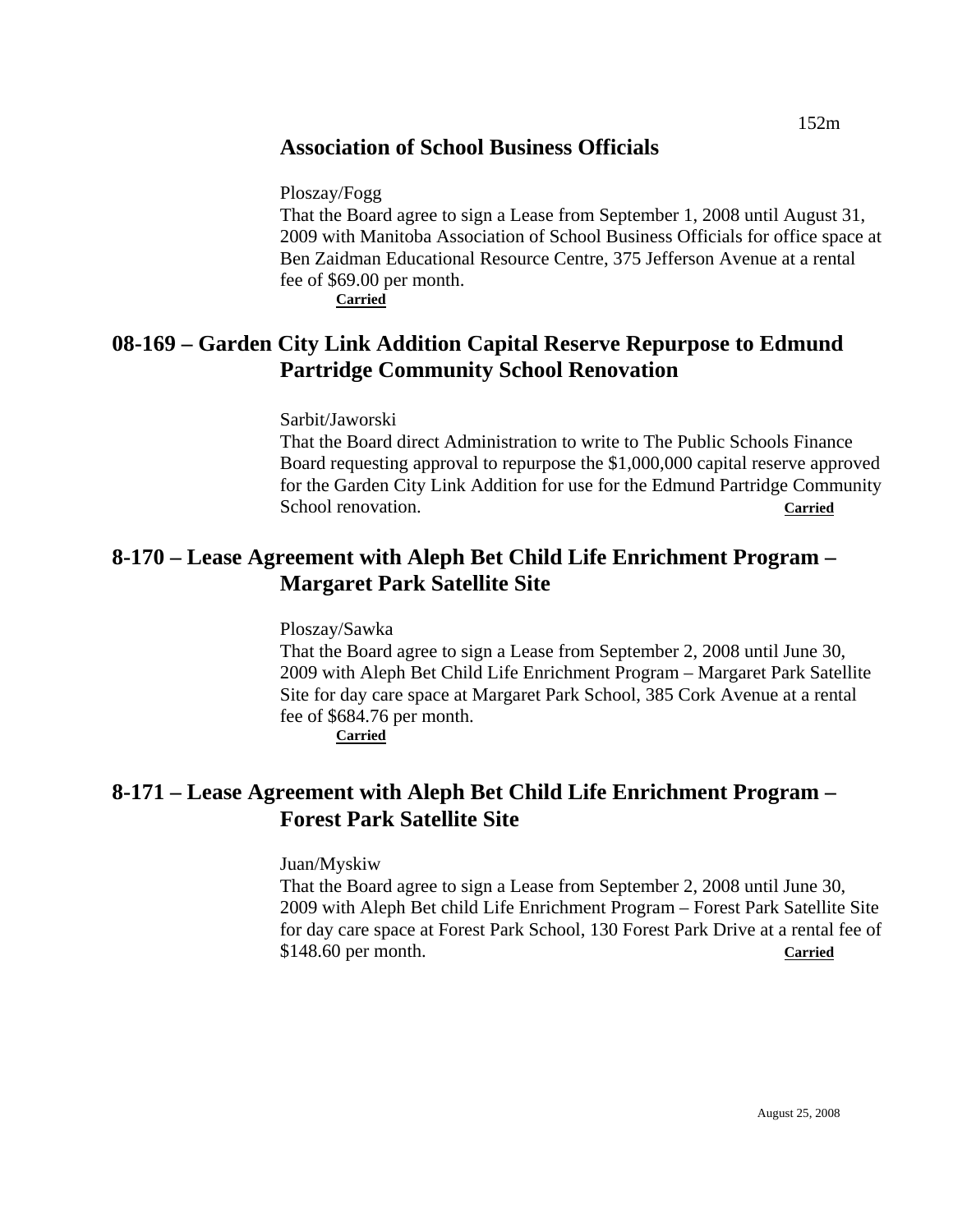153m

# **8-172 – Stipulated Price Contract with Westland Construction Ltd.**

Ruggles/Fogg

That the Board sign a stipulated price contract with Westland Construction Ltd. for the construction of the Garden City Collegiate addition and renovation. **Carried** 

# **8-173 – Consent Agenda**

Ruggles/Jaworski That the Consent Agenda be approved. **Carried**

#### **CONSENT AGENDA**

Cheque Listing – June

That cheques #803617-#803864, #80004245-#80004538 and #8159-#8159 US in the amount of \$6,174,721.22 be approved.

Cheque Listing – July

That cheques #900000-#900189, #90000000-#90000306 and #9000-#9009 US in the amount of \$2,237,977.18 be approved.

Cheque Listing - August

That cheques #900190-#900297, #90000307-#90000381 and #9010-#9012 US in the amount of \$1,469,248.71 be approved.

Invoice No. 5900 – Number Ten Architectural Group – Edmund Partridge Community School

### **CONSENT AGENDA**

That Invoice No. 5900 for renovations at Edmund Partridge Community School in the amount of \$18,818.06 be paid to Number Ten Architectural Group.

Invoice No. 800668 – Retro-Specs Consultants Ltd. – Garden City Collegiate West

That Invoice No. 800668 for roof replacement and structural reinforcement at Garden City Collegiate West in the amount of \$1,260.00 be paid to Retro-Spec Consultants Ltd.

### **CONSENT AGENDA**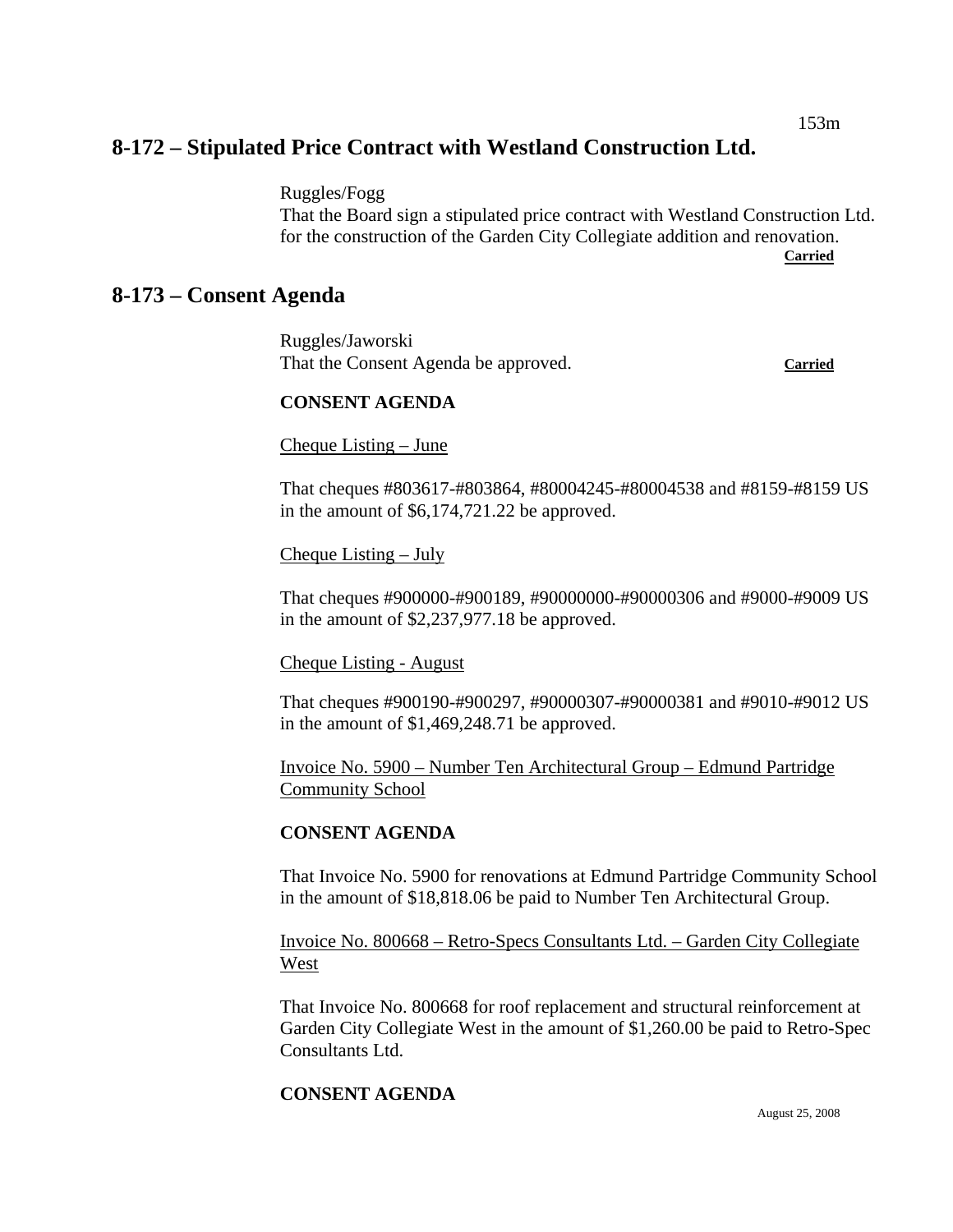## Invoice No. 70001 – National Refrigeration Heating Ltd. – Garden City Collegiate East

That Invoice No. 70001 for steam heating system replacement in the amount of \$70,370.29 at Garden City Collegiate East be paid to National Refrigeration Heating Ltd.

Statutory Holdback on National Refrigeration Heating Ltd. – Garden City Collegiate East

That 7 ½% Statutory Holdback on Invoice No. 70001 for steam heating system replacement at Garden City Collegiate East in the amount of \$5,094.38 be paid to the Seven Oaks School Division – National Refrigeration Account.

### Invoice No. 177788 – D.J. Media Enterprises Inc. – Centennial School

That Invoice No. 177788 for Centennial School demolition in the amount of \$621.42 be paid to D.J. Media Enterprises Inc.

Invoice No. 6023 – Number Ten Architectural Group – Edmund Partridge Community School

That Invoice No. 6023 for renovations at Edmund Partridge Community School in the amount of \$6,399.23 be paid to Number Ten Architectural Group.

Invoice No. 5894 – Number Ten Architectural Group – West Kildonan Collegiate

That Invoice No. 5894 for professional fees in regards to West Kildonan Collegiate new building in the amount of \$6,112.31 be paid to Number Ten Architectural Group.

Invoice No. 800556 – Retro-Specs Consultants Ltd. – Garden City Collegiate West

That Invoice No. 800556 for roof replacement and structural reinforcement at Garden City Collegiate West in the amount of \$840.00 be paid to Retro-Specs Consultants Ltd.

Invoice No. 312187 – Stantec Consulting – Garden City Collegiate West

That Invoice No. 312187 for roof replacement/reinforcement Phase II at Garden **CONSENT AGENDA**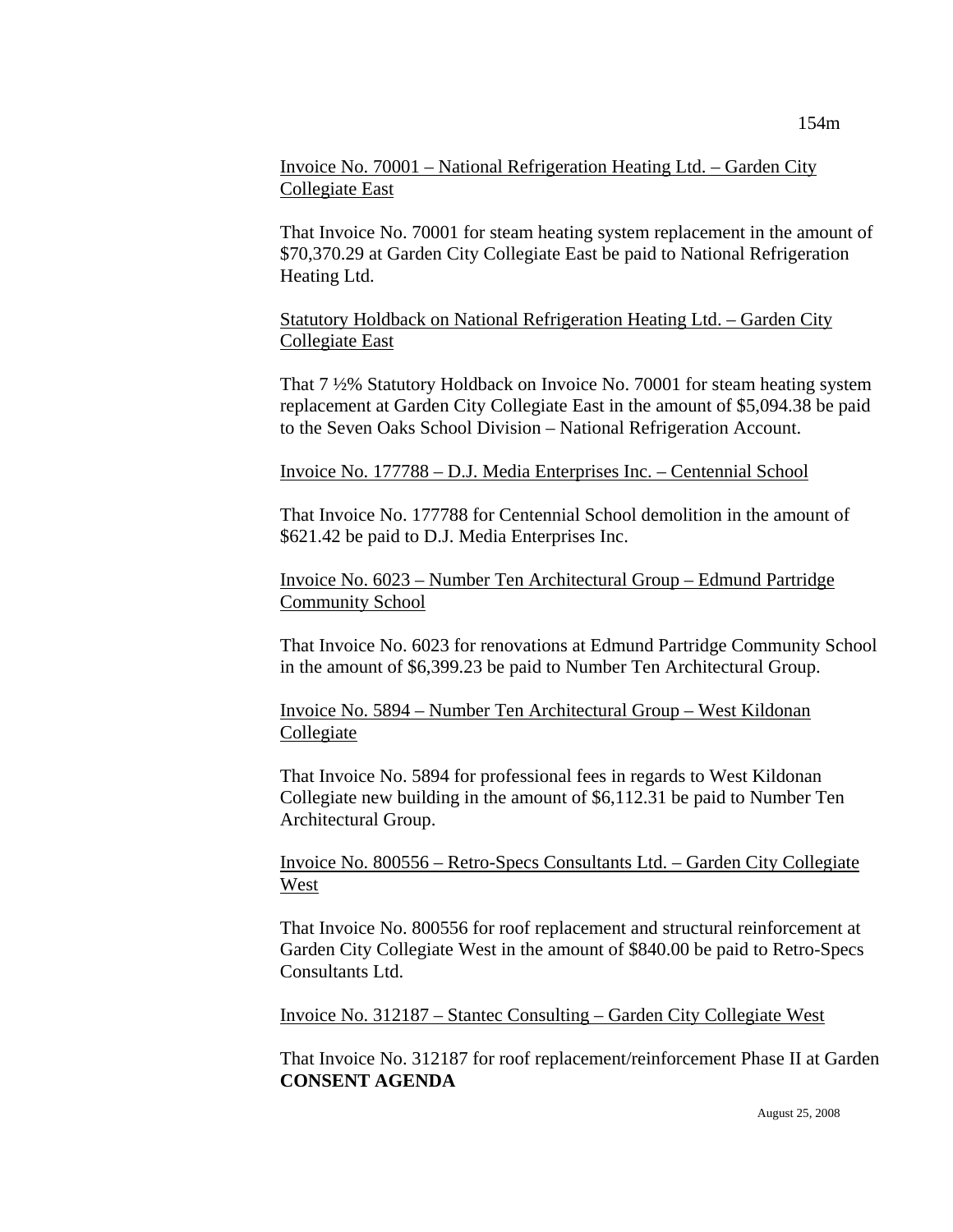City Collegiate West in the amount of \$3,718.24 be paid to Stantec Consulting.

#### Invoice No. 304889 – Stantec Consulting – Garden City Collegiate West

That Invoice No. 304889 for roof replacement/reinforcement Phase II at Garden City Collegiate West in the amount of \$23,771.65 be paid to Stantec Consulting.

#### Invoice No. 3956 – Wheat City Roofing Ltd. – Garden City Collegiate West

That Invoice No. 3956 for the roof replacement and structural reinforcement at Garden City Collegiate West in the amount of \$48,562.50 be paid to Wheat City Roofing Ltd.

#### Statutory Holdback on Wheat City Roofing Ltd. – Garden City Collegiate

That 7 ½% Statutory Holdback on Invoice No. 3956 for the high roof replacement at Garden City Collegiate in the amount of \$3,750.00 be paid to the Seven Oaks School Division – High Roof (Wheat City Roofing) Account.

#### Invoice No. 4075 – Wheat City Roofing Ltd. – Garden City Collegiate West

That Invoice No. 4075 for the roof replacement and structural reinforcement at Garden City Collegiate West in the amount of \$145,687.50 be paid to Wheat City Roofing Ltd.

### Statutory Holdback – Wheat City Roofing Ltd. – Garden City Collegiate

That 7 ½% Statutory Holdback on Invoice No. 4075 for the high roof replacement at Garden City Collegiate in the amount of \$11,250.00 be paid to the Seven Oaks School Division – High Roof (Wheat City Roofing) Account.

### GST on Release of Statutory Holdback – Wheat City Roofing Ltd. – Garden City Collegiate West

That GST on the release of  $7\frac{1}{2}$ % Statutory Holdback in regards to the roof replacement at Garden City Collegiate West in the amount of \$2,421.67 be paid to Wheat City Roofing Ltd.

### Certificate of Payment No. 22 – Bockstael Construction – West Kildonan Collegiate

That Certificate of Payment No. 22 for construction costs at West Kildonan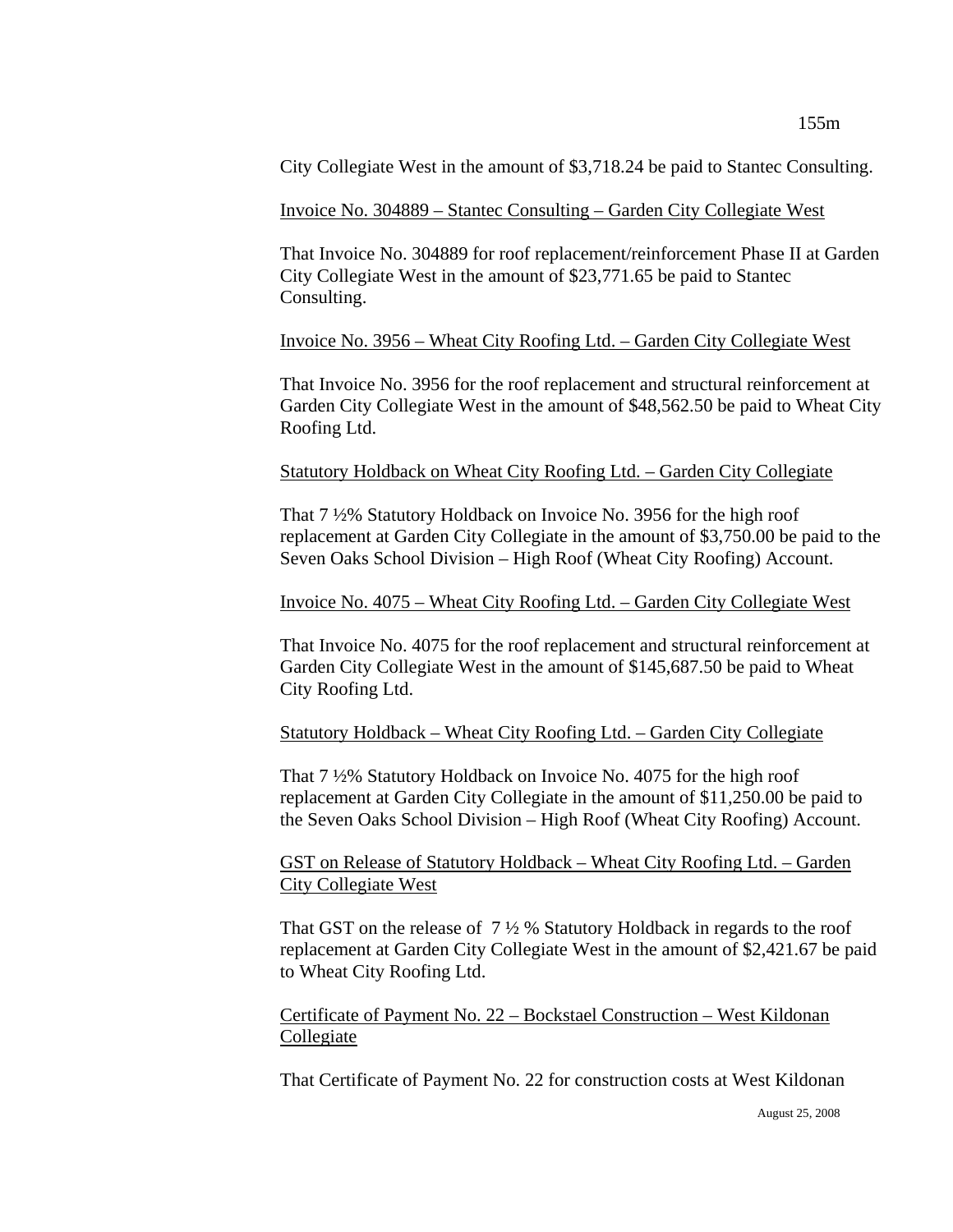## **CONSENT AGENDA**

Collegiate in the amount of \$55,894.89 be paid to Bockstael Construction.

Statutory Holdback - Certificate of Payment No. 22 – Bockstael Construction Ltd. – West Kildonan Collegiate

That 7 ½% Statutory Holdback on Certificate of Payment No. 22 for construction costs at West Kildonan Collegiate in the amount of \$4,316.21 be paid to the Seven Oaks School Division ITF Bockstael Construction Account.

Certificate of Payment No. 23 – Bockstael Construction – West Kildonan Collegiate

That Certificate of Payment No. 23 for construction costs at West Kildonan Collegiate in the amount of \$152,312.39 be paid to Bockstael Construction.

Statutory Holdback - Certificate of Payment No. 23 – Bockstael Construction Ltd. – West Kildonan Collegiate

That 7 ½% Statutory Holdback on Certificate of Payment No. 23 for construction costs at West Kildonan Collegiate in the amount of \$11,61.58 be paid to the Seven Oaks School Division ITF Bockstael Construction Account.

Certificate of Payment No. 5 – Kelsey Construction (1996) Ltd. – A.E. Wright and Constable Finney Schools

That Certificate of Payment No. 5 for A.E. Wright and Constable Finney Schools Grooming Rooms in the amount of \$26,772.41 be paid to Kelsey Construction (1996) Ltd.

Statutory Holdback - Certificate of Payment No. 5 – Kelsey Construction (1996) Ltd. – A.E. Wright and Constable Finney Schools

That 7 ½% Statutory Holdback on Certificate of Payment No. 5 for A.E. Wright and Constable Finney Schools Grooming Rooms in the amount of \$2,067.37 be paid to the Seven Oaks School Division/Kelsey Construction (1996) Ltd. (417) Account.

Invoice No. 317352 – Stantec Consulting Ltd. – Garden City Collegiate West

That Invoice No. 317352 for roof replacement/reinforcement Phase II at Garden City Collegiate West in the amount of \$2,478.84 be paid to Stantec Consulting.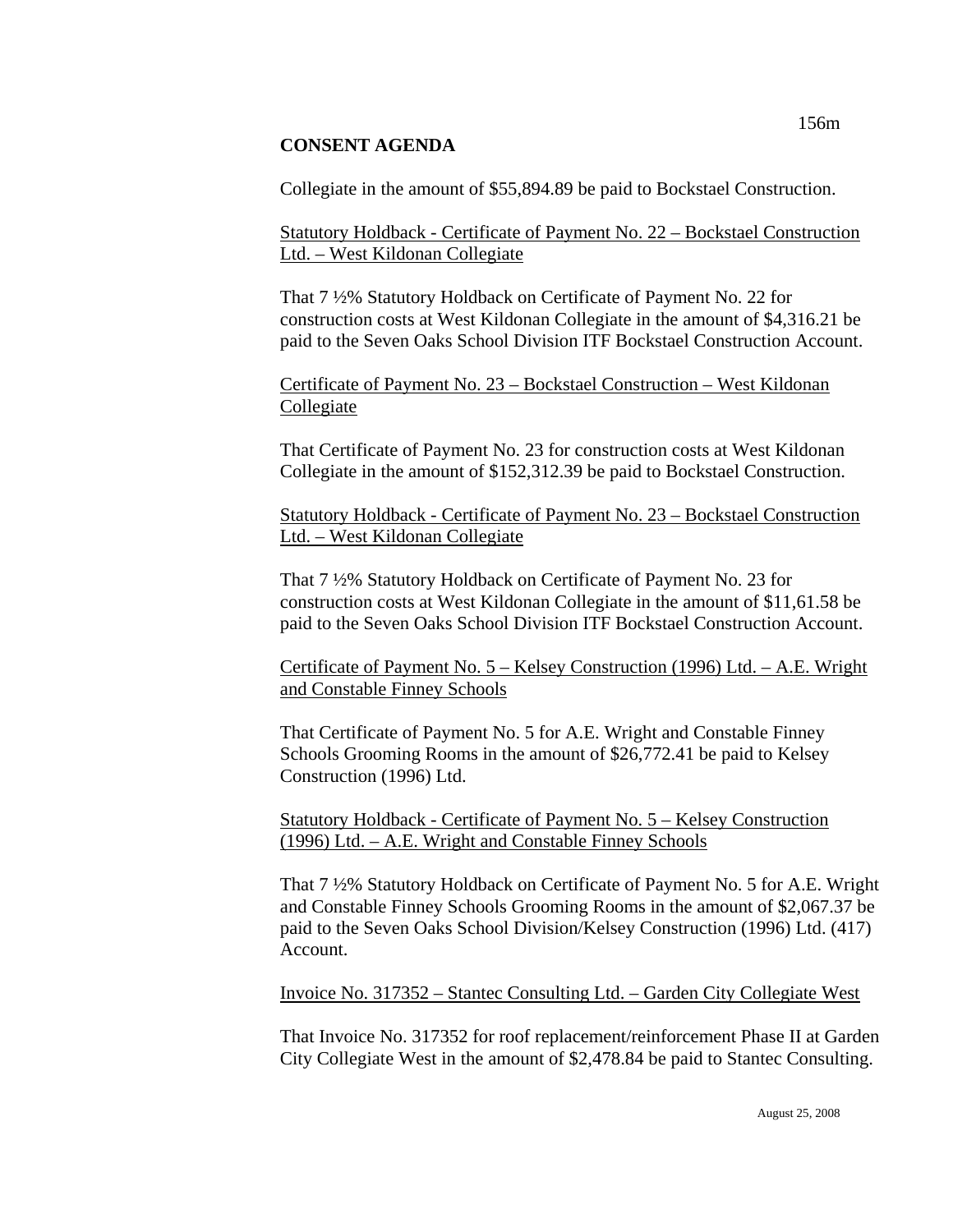#### **CONSENT AGENDA**

#### Invoice No. 294422 – Ducks Unlimited – Swinford Park – Frog Pond

That Invoice No. 294422 for the Swinford Park – Frog Pond in the amount of \$2,551.50 be paid to Ducks Unlimited.

#### Statutory Holdback – Ducks Unlimited – Swinford Park – Frog Pond

That 10% Statutory Holdback on Invoice No. 294422 for the Swinford Park – Frog Pond in the amount of \$270.00 be paid to the Seven Oaks School Division ITF Frog Pond Account.

### Certificate of Payment No. 24 – Bockstael Construction – West Kildonan Collegiate

That Certificate of Payment No. 24 for construction costs at West Kildonan Collegiate in the amount of \$215,453.03 be paid to Bockstael Construction.

Statutory Holdback – Certificate of Payment No. 24 – Bockstael Construction – West Kildonan Collegiate

That 7 ½% Statutory Holdback on Certificate of Payment No. 24 for construction costs at West Kildonan Collegiate in the amount of \$16,637.30 be paid to the Seven Oaks School Division ITF Bockstael Construction Account.

Invoice No. 14343 – National Refrigeration Heating Ltd. – Garden City Collegiate East

That Invoice No. 14343 for steam heating system replacement at Garden City Collegiate East in the amount of \$148,355.20 be paid to National Refrigeration Heating Ltd.

### Statutory Holdback – National Refrigeration Heating Ltd. – Garden City Collegiate East

That 7 ½% Statutory Holdback on Invoice No. 14343 for steam heating system replacement at Garden City Collegiate East in the amount of \$10,740.00 be paid to the Seven Oaks School Division/National Refrigeration 420 Account.

Invoice No. 320041 – Stantec Consulting – Garden City Collegiate West

That Invoice No. 320041 for Garden City Collegiate West roof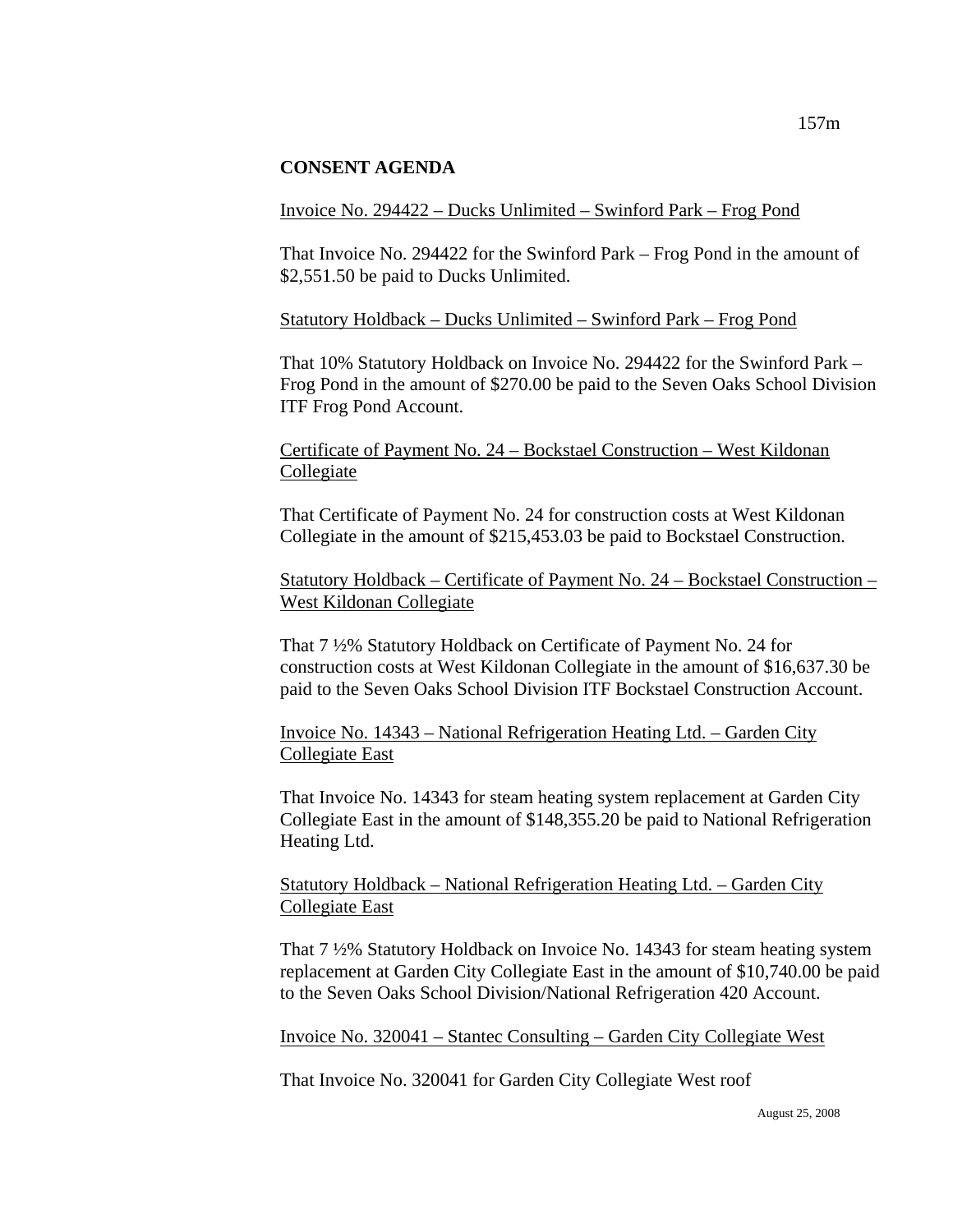### **CONSENT AGENDA**

replacement/reinforcement Phase II in the amount of \$1,859.89 be paid to Stantec Consulting.

## Invoice No. 322352 – Stantec Consulting – Elwick School

That Invoice No. 322352 for the Elwick School portable repairs study in the amount of \$1,260.00 be paid to Stantec Consulting.

## Hayhurst Elias Dudek Inc. (HED) Automobile Extension Insurance

That the Board approve the payment to renew the automobile extension insurance policy in the amount of \$12,643.00 to Hayhurst Elias Dudek Inc.

## TeraGo Amendments to Service Agreement

That the Board approve the amendments to the TeraGo Service Agreement for custom metro area network solution for West Kildonan Collegiate.

Invoice No. 4557625 - Hayhurst Elias Dudek Inc. (HED)- Universal Student Accident Insurance

That Invoice No. 4557625 for Universal Student Accident Insurance coverage in the amount of \$6,807.75 be paid to Hayhurst Elias Dudek Inc.

Certificate of Payment No. 9 – Wheat City Roofing Ltd. – Garden City Collegiate West

That Certificate of Payment No. 9 for the roof replacement and structural reinforcement at Garden City Collegiate West in the amount of \$24,281.25 be paid to Wheat City Roofing Ltd.

Statutory Holdback – Certificate of Payment No. 9 – Wheat City Roofing Ltd. – Garden City Collegiate West

That 7 ½% Statutory Holdback on Certificate of Payment No. 9 for the roof replacement and structural reinforcement at Garden City Collegiate West in the amount of \$1,875.00 be paid to the Seven Oaks School Division GCCI High Roof Account.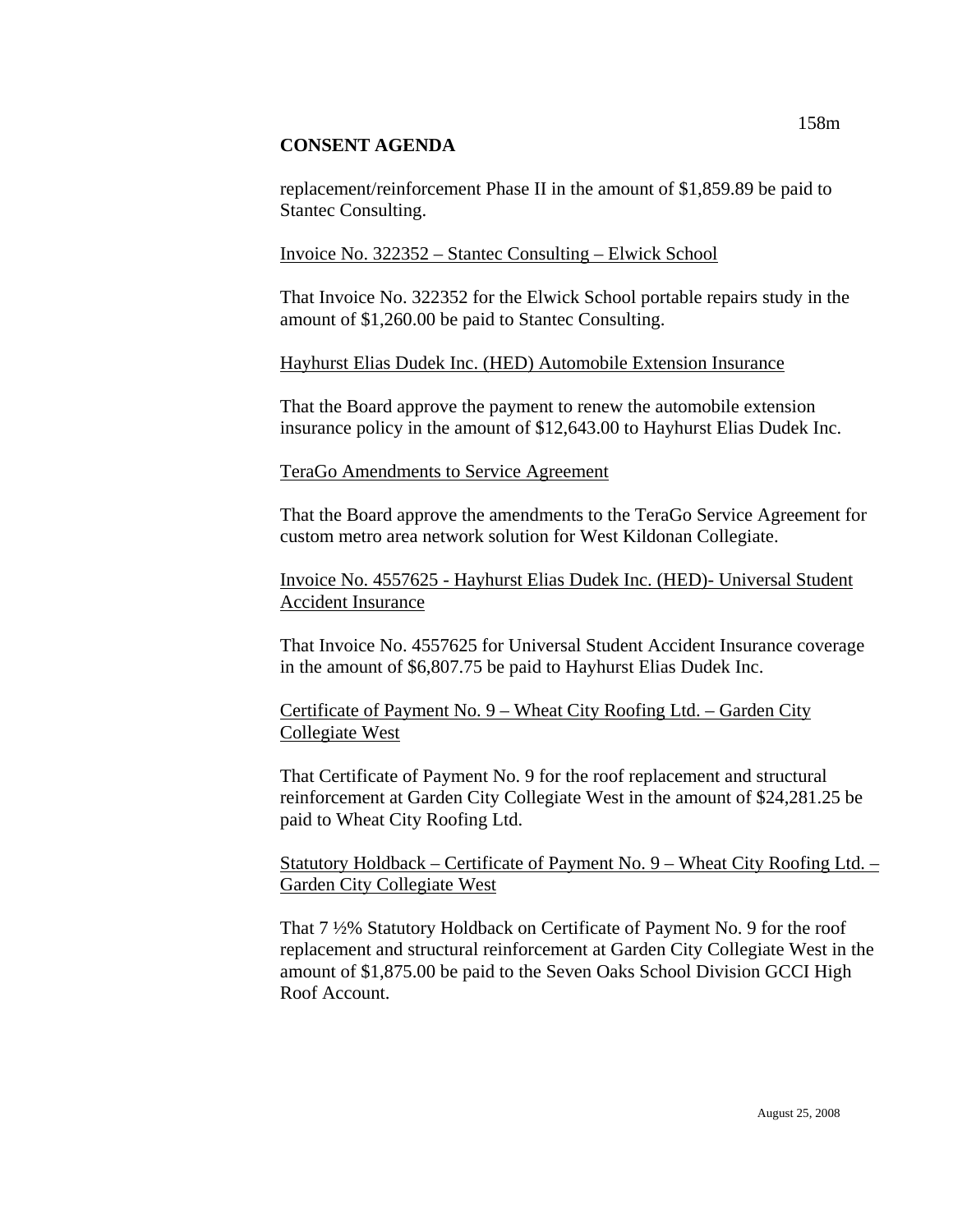## **NEW BUSINESS**

- − Trustee Ruggles reported on Cadet Program that is taking place in the Elwick Community.
- − Trustee Juan reported on her visitation to WASA (Winnipeg Aboriginal Sports Activity).
- − Trustee Myskiw reported on the West St. Paul Municipality Recreation building and possible Federal Election Ward changes.

## **ITEMS OF INFORMATION**

## **CONFERENCE REPORTS**

- − Michele Slipec, Teacher, Arthur E. Wright Community School; Roni Pirot, Teacher, École Belmont School: International Reading Convention – May 4-8, 2008, Atlanta, Georgia.
- − Sara Regehr Neufeld, Teacher, O.V. Jewitt Community School: Visitation/Conference – Lida Rief's Class/Conference with Nancie Atwell, April 2008 – New Hampshire.
- − Cora Campbell and Chris Wigglesworth, Teachers, École Riverbend Community School: National Council of Teachers of English, November 15-18, 2007 – New York, New York.

# **EDUCATIONAL LEAVE REPORTS**

- − École Belmont School, June 2008.
- − École Constable Edward Finney School, 2007-2008.
- − Elwick Community School, June 2008.
- − Forest Park School (Brian Boychuk, Laya Kneller, Chris McNulty, Maureen Dech, Kirsten Marquardson).
- − H.C. Avery Middle School Voice Advisors (representing Grades 6, 7 & 8).
- − Margaret Park School, June 2008.
- − Collicutt School, June 2008.
- − Arthur E. Wright Community School, June 2008.
- − O.V. Jewitt Community School, January June 2007; September 2007 December 2007.
- − Career Education/Career Start Program, Maples Collegiate, June 2008.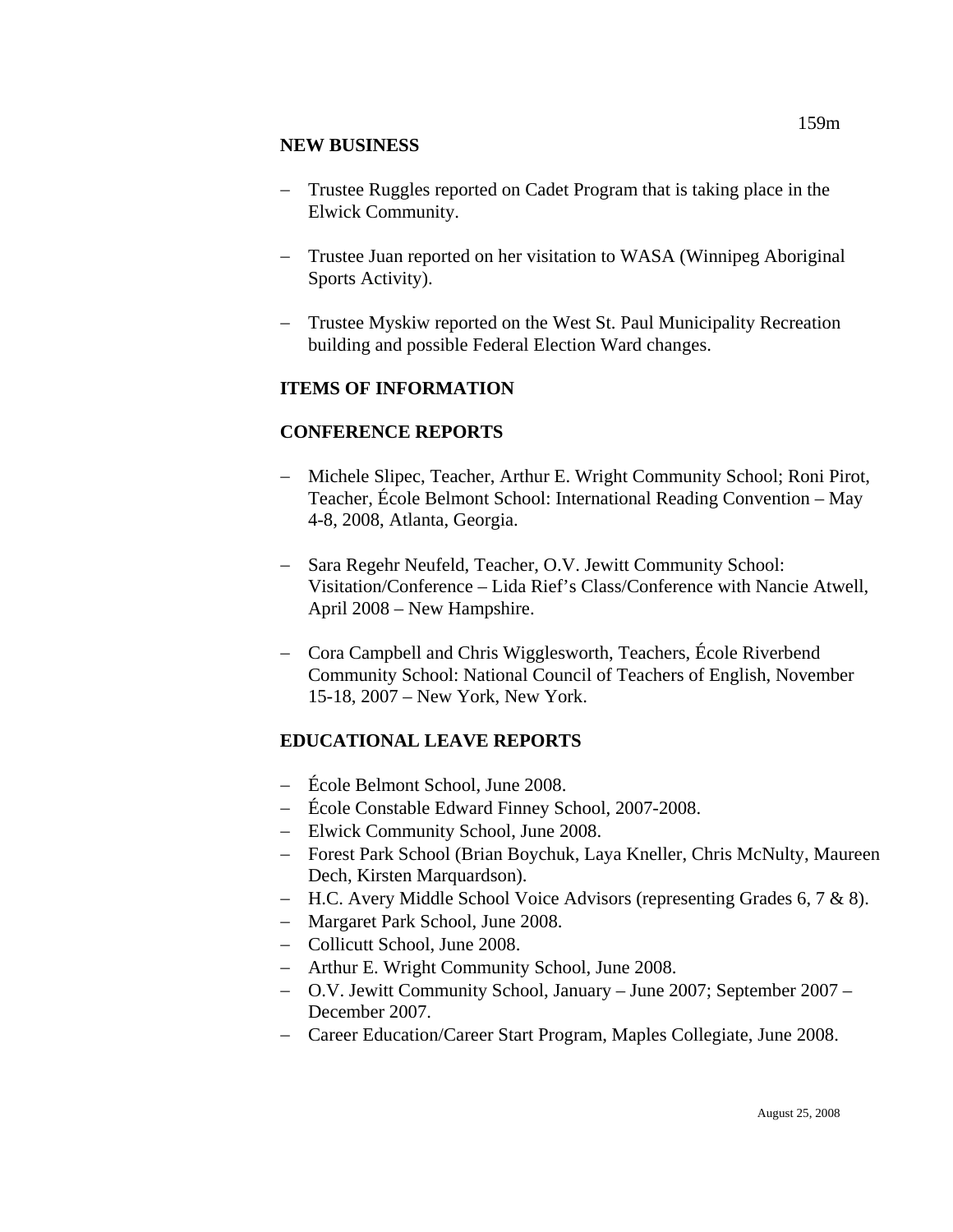## **CORRESPONDENCE**

- − MAST Carolyn Duhamel, Executive Director: Labour Relations Staff Changes.
- − Rick Dedi, Executive Director, The Public Schools Finance Board: The Public Schools Finance Board (PSFB) Capital Reserve Policy.
- − Karen and Floyd Wiebe, TJ's Gift Foundation: TJ's Gift Gala Evening.
- − Louis Riel School Division: Presentation to Committee Hearing Bill 28: Strengthening of Local Schools Act – May 2008.
- − Naomi Kruse, Administrative Officer/Advocacy Project Coordinator, Manitoba Association of Parent Councils: Manitoba Association of Parent Councils – 2008-2009 Board of Directors.
- − Elizabeth Griswold, Executive Director, Canadian Bottled Water Association.
- − Miles MacFarlane and Linda Benson, Teachers, École Leila North Community School.
- − Marc Lemoine, Senior Election Official, City of Winnipeg City Clerk's Department – Results of 2008 By-Election – Seven Oaks School Division – Ward 2.
- − The Honourable Peter Bjornson, Minister of Education, Citizenship and Youth: Congratulations to Melanie Gertley, recipient of the 2007 – 2008 Prime Minister's Awards for Teaching Excellence.
- − Cliff Meder, Director of Operations, Seven Oaks School Division: West St. Paul School – Sewage Treatment Plant.
- − Cliff Meder, Director of Operations, Seven Oaks School Division: Demolition of Centennial School.
- − West St. Paul Trail and the City of Winnipeg Sidewalk System.
- − Mary Hall, Director, Safe Schools Manitoba: Dr. Wanda Cassidy, Associate Professor and Director of the Centre of Education, Law and Society – Workshop on Monday, September 22, 2008 – Cyberbullying.
- − Yolande Dupuis, President, Manitoba Association of School Trustees: Letter to the Honourable Peter Bjornson regarding recent developments relating to the education of First Nations students in Manitoba's public schools.
- − Yolande Dupuis, president, Manitoba Association of School Trustees: Letter to the Honourable Nancy Allan, Minister of Labour regarding Workers Compensation, June 24, 2008.
- − Jane McIntyre, Vice-Chairperson, Board of Trustees, Prairie Spirit School Division: Submission to Law Amendment Review Committee – Bill 28.
- − Canadian School Board Association: CSBA InfoPicks, June 20, 2008.
- − Manitoba Healthy Child: The 2008 National Child Day Forum, November 13-14, 2008 – The Delta Winnipeg, 250 St. Mary Avenue, Winnipeg.
- − Paul Birston, The Public Schools Finance Board: Elwick Community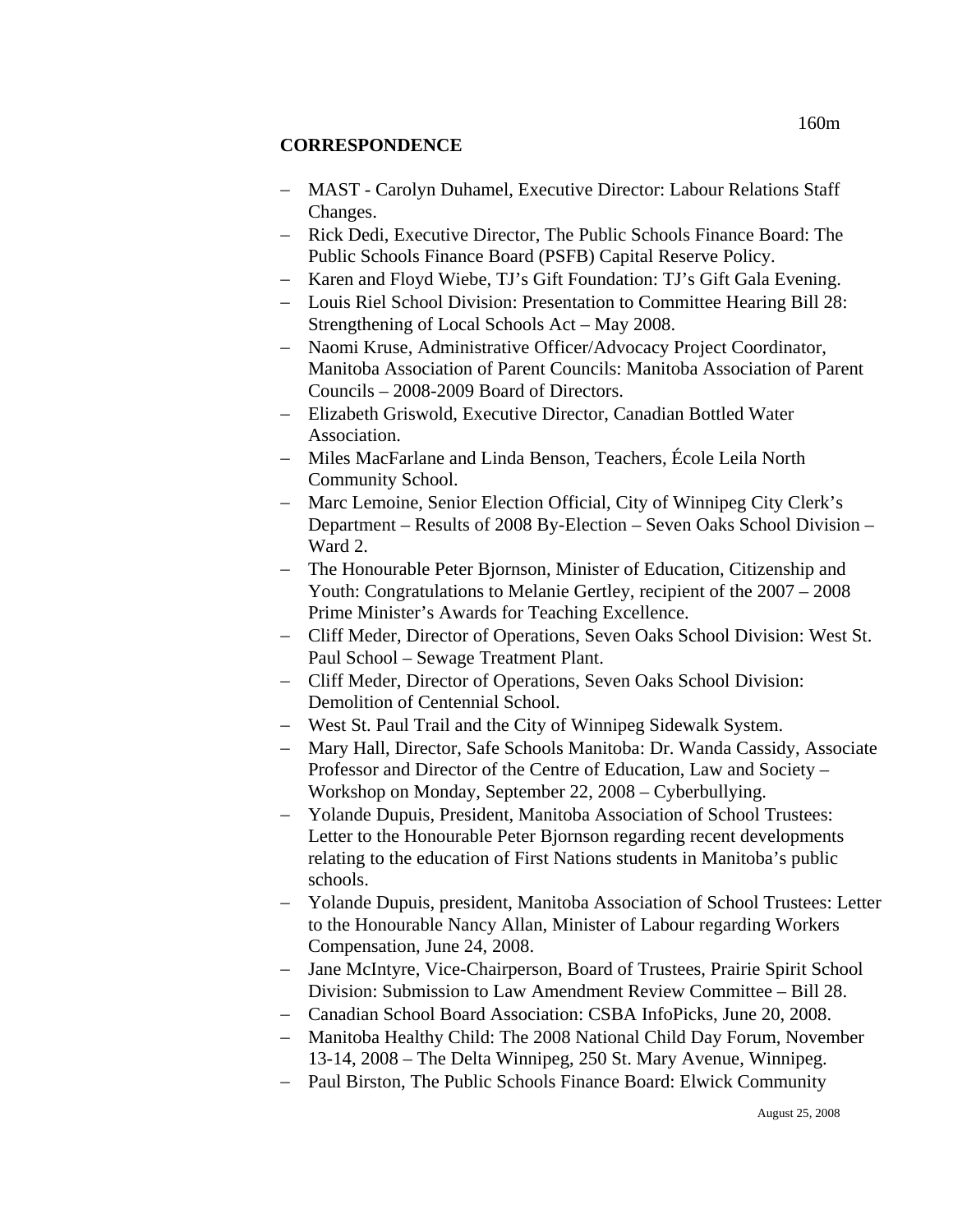## School Portable Classroom Emergency Structural Repairs. **CORRESPONDENCE**

- − Rick Dedi, Executive Director, The Public Schools Finance Board: West St. Paul School Roof Replacement.
- − Rick Dedi, Executive Director, The Public Schools Finance Board Garden City Collegiate Addition and Renovation.
- − Andrea Lawson, Project Leader, The Public Schools Finance Board: Family Choices Fund 2008 – 2009 Child Care Centre.
- − Paul Birston, The Public Schools Finance Board: Edmund Partridge Community School Grooming Room.
- − Rick Dedi, Executive Director, The Public Schools Finance Board: Centennial School Demolition.
- − Rick Dedi, Executive Director, The Public Schools Finance Board: West Kildonan Collegiate Old Site – Demolition of Centennial Wing.
- − MAST Salary Bulletin: Turtle River School Division and The Canadian Union of Public Employees Local 1897.
- − Jennifer Ferguson, Selkirk and District Planning Area Board: proposed subdivision Lots 22/23, Plan 2187 R.M. of West St. Paul.
- − Doug Doleman, Principal, MERCER: Manitoba Teachers' Society Short Term Disability Plan.
- − MCM Architects Inc.: Centennial School Demolition Addendum No. 1.
- − Cliff Meder, Director of Operations, Seven Oaks School Division: Letter to The Public Schools Finance Board – West St. Paul School Roof Replacement Tenders.
- − Cliff Meder, Director of Operations, Seven Oaks School Division: Letter to R.M. of West St. Paul – West St. Paul School Sewage Treatment Plant.
- − Tim Duprey, The Manitoba Teachers' Society: Disability Benefits Plan Premium Rate Changes.
- − MAST Carolyn Duhamel, Executive Director: MAST Summer Office Hours.
- − Wayne Shimizu, Secretary-Treasurer, Seven Oaks School Division: Letter of Intent to Westland Construction Ltd. – Garden City Collegiate Addition and Renovation.
- − Cliff Meder, Director of Operations, Seven Oaks School Division: Letter to The Public Schools Finance Board – Demolition of Centennial School Tenders.
- − The Honourable Peter Bjornson, Minister of Education, Citizenship and Youth: School-Aged Applied Behaviour Analysis (ABA).
- − Rick Dedi, Executive Director, The Public Schools Finance Board: The Public Schools Finance Board Capital Reserve Policy.
- − News Release: Annual Pre-Budget Survey Research Released.
- − MAST Carolyn Duhamel, Executive Director: Letter to Workers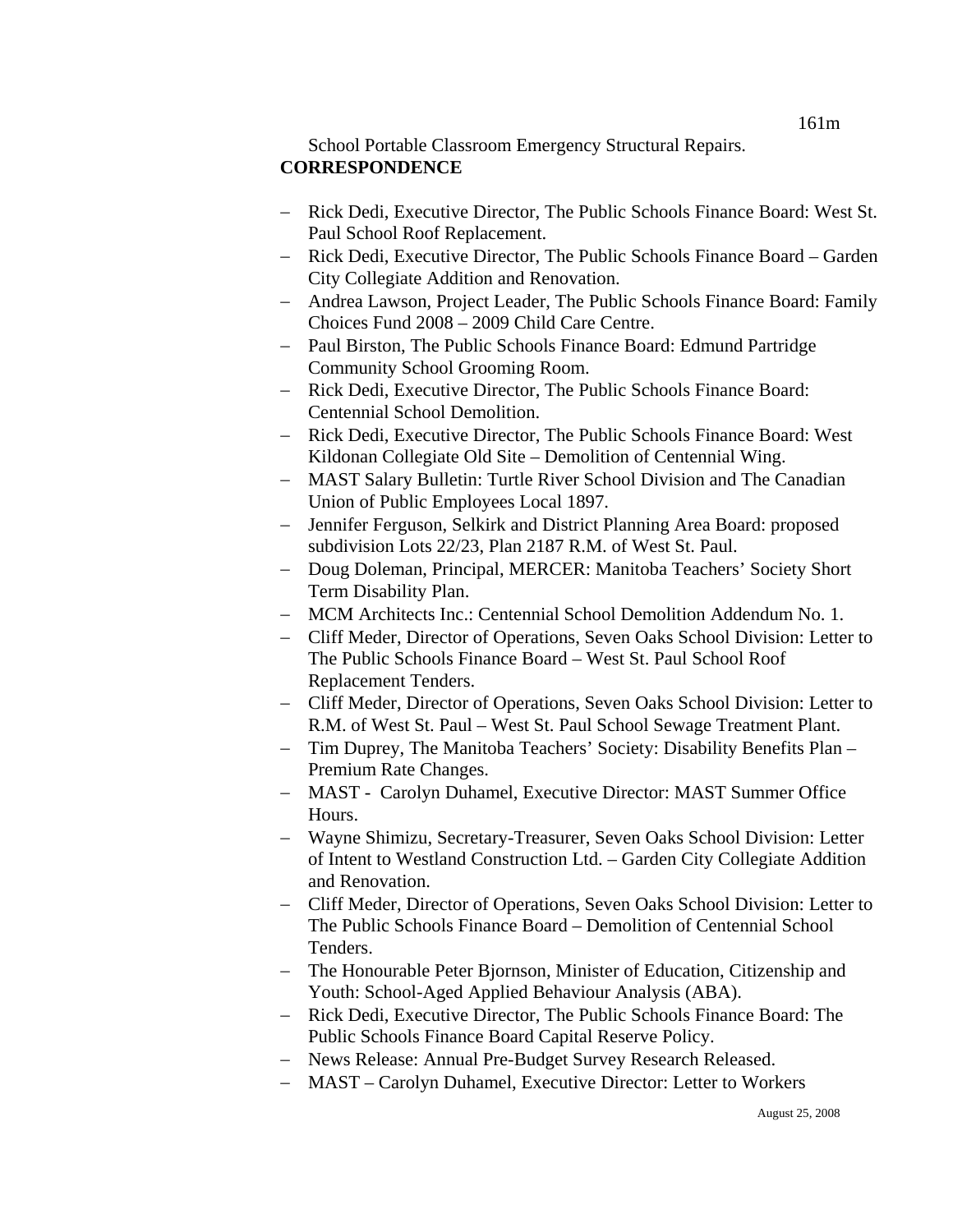162m

## Compensation Board extending Workers Compensation Coverage – WCB **CORRESPONDENCE**

Summary Report to The Honourable Nancy Allan, Minister of Labour and Immigration.

- − MAST Carolyn Duhamel, Executive Director: Labour Relations Staff Changes.
- − Number Ten Architectural Group West Kildonan Collegiate Change Order No. 27R: Letter from Number Ten Architectural Group to Bockstael Construction.
- − Allan Tataryn, Program Director, Manitoba Education, Citizenship and Youth: School Code Assigned to Edmund Partridge Community School.
- − Steve Power, Director, Manitoba Education, Citizenship and Youth: Response letter in regards to the request to establish a Capital Reserve Account for Garden City Collegiate Link Addition.
- − University of Manitoba Education Homecoming 2008 Invitation: Invitation to University of Manitoba Education 2008 Homecoming event co-sponsored by MAST.
- − Glenn Peterson, Manager, Forest Health and Renewal, Manitoba: Dutch Elm Disease found on property.
- − Paul Birston, Staff Architect, The Public Schools Finance Board: Garden City Collegiate West Roof Replacement and Roof Structure Upgrade Phase II.
- − Rick Dedi, Executive Director, The Public Schools Finance Board: Elwick Community School Portable Classroom – Emergency Structural Repairs.
- − Cliff Meder, Director of Operations, Seven Oaks School Division: Letter to the Public Schools Finance Board – Elwick Community School Portable Classroom Emergency Structural Repairs Tenders.
- − MAST Labour Relations: Update CPI, Unemployment Rate, Regional Trends.
- − MAST Keith Thomas, Risk Manager: 2008-2009 Student Accident Insurance.
- − K.W. Stuebing, Winnipeg Fire Paramedic Service: Thank you letter for the use of Centennial School for training for the Winnipeg Fire Department.
- − MECY David Yeo: Bill 2 The Public Schools Amendment Act (Trans Fat and Nutrition) and Bill 24 – The Public Schools Amendment Act (Cyberbullying and Use of Electronic Devices).
- − Honourable Peter Bjornson: Relief of costs for expenses related to the upcoming by-election.
- − Cliff Meder, Director of Operations, Seven Oaks School Division: Letter to Gardon Construction regarding Garden City Collegiate West Roof Replacement – Phase II – on hold till 2009.
- − Cliff Meder, Director of Operations, Seven Oaks School Division: Letter to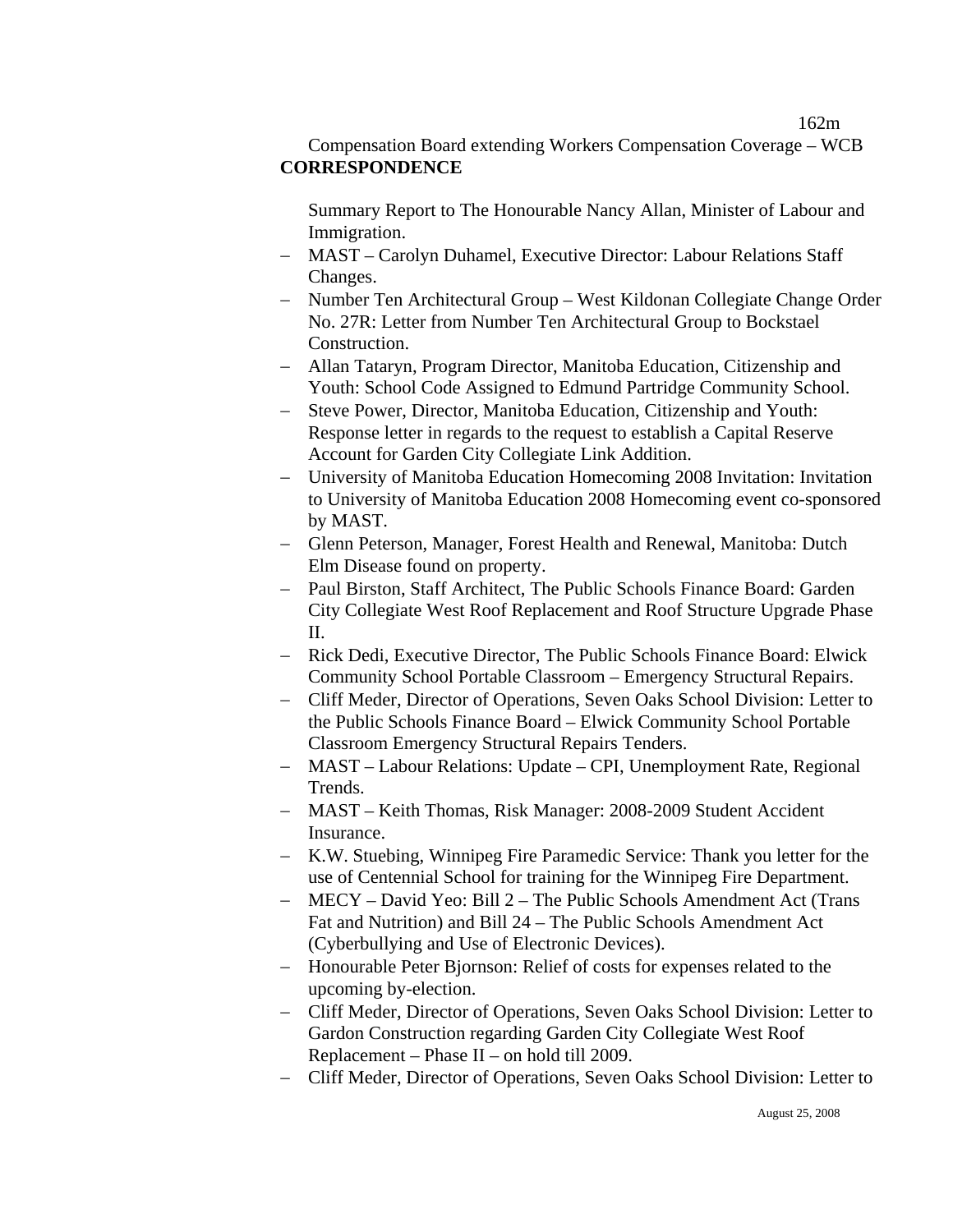## Wheat City Roofing Ltd. Regarding Garden City Collegiate West Roof **CORRESPONDENCE**

Replacement – Phase II – on hold till 2009.

- − Cliff Meder, Director of Operations, Seven Oaks School Division: Letter to Westland Construction Ltd. regarding Garden City Collegiate West Roof Replacement – Phase II – on hold till 2009.
- − Steve Power, Director, MECY: Response to division's request of October 27, 2007 to The Public Schools Finance Board to establish a capital reserve account.
- − Honourable Peter Bjornson, Minister of Education, Citizenship and Youth: Letter to Kelly Barkman, President, MASS regarding education of First Nation students in public school divisions.
- − J. Murray, Chairperson, Brandon School Division, Board of Trustees: Letter to Honourable Peter Bjornson regarding implementation of the Grade 11 and 12 Physical Education programming.
- − Joanne Zuk, Bright Futures, Manitoba Advanced Education and Literacy: Contract between the Province of Manitoba and the Seven Oaks School Division.
- − J. Murray, Brandon School Division, Board of Trustees: letter to Honourable Peter Bjornson regarding increased costs – Appropriate Educational Programming legislation.

## **ANNOUNCEMENTS**

Board Meeting Dates:

- − Inaugural Board Meeting, Monday, September 8, 2008 6:00 p.m.
- − Regular Board Meeting, Monday, September 8, 2008 6:30 p.m.
- − Informal Board Meeting, Monday, September 15, 2008 6:00 p.m.
- − Regular Board Meeting, Monday, September 22, 2008 6:00 p.m.
- − Regular Board Meeting, Monday, October 6, 2008 6:00 p.m.
- − Regular Board Meeting, Monday, October 20, 2008 6:00 p.m.

# **8-174 – Moved to Committee of the Whole at 8:36 p.m.**

### Sawka/Fogg

That Board here returned to the Committee of the Whole at 8:36 p.m.

The following matters were received as information:

- − Funding Formula.
- − Capital Updates.
- − Divisional Plan (deferred discussion to next meeting).
- − Superintendents' Responsibilities.